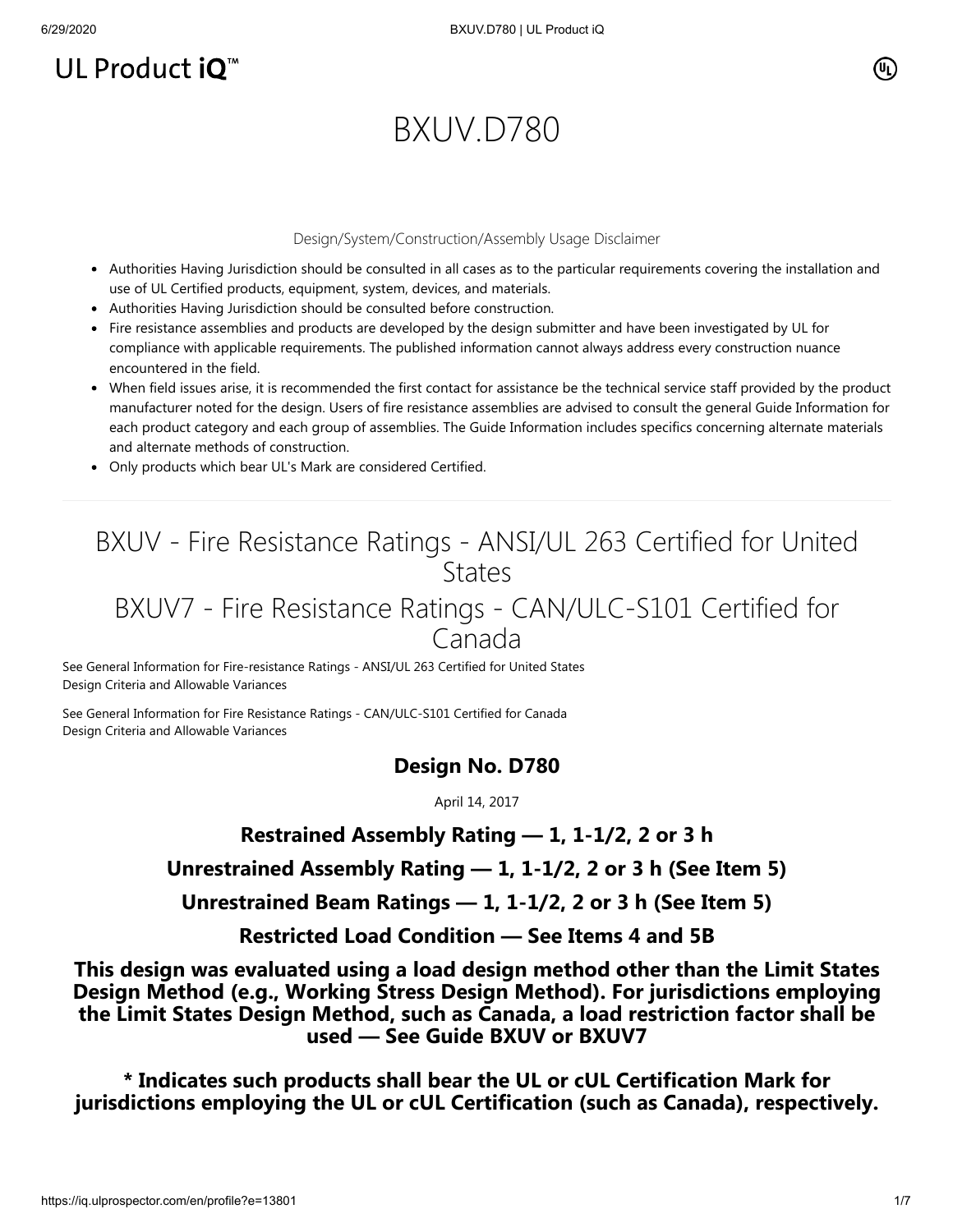

1. **Normal Weight or Lightweight Aggregate Concrete —** Normal weight carbonate or siliceous aggregate concrete, 150 plus over minus 3 pcf unit weight, 3500 psi compressive strength, vibrated. Lightweight concrete, expanded shale, clay, or slate aggregate by rotary-kiln method, 110 plus over minus 3 pcf unit weight, 3500 psi compressive strength, 4 to 7 percent entrapped air.

#### 2. **Welded Wire Fabric —** 6 x 6 — W2.0 X W2.0

3. **Steel Floor and Form Units —** No. 28 MSG galv corrugated sheet steel minimum. The description and sizes of the corrugated sheet steel units and the max beam spacing are as follows:

| <b>Steel Deck</b><br>Unit In. | <b>Nom Pitch</b><br>In. | <b>Sheet Steel</b><br><b>Gauge MSG</b> | <b>Max Beam</b><br><b>Spacing</b> |
|-------------------------------|-------------------------|----------------------------------------|-----------------------------------|
| 9/16                          | $2 - 1/2$               | 28                                     | 3 ft, 6 in. O.C.                  |
| 15/16                         | $3 - 3/4$               | 26                                     | 5 ft, 0 in. O.C.                  |
| 1-5/16                        | 5                       | 26                                     | 6 ft, 6 in. O.C.                  |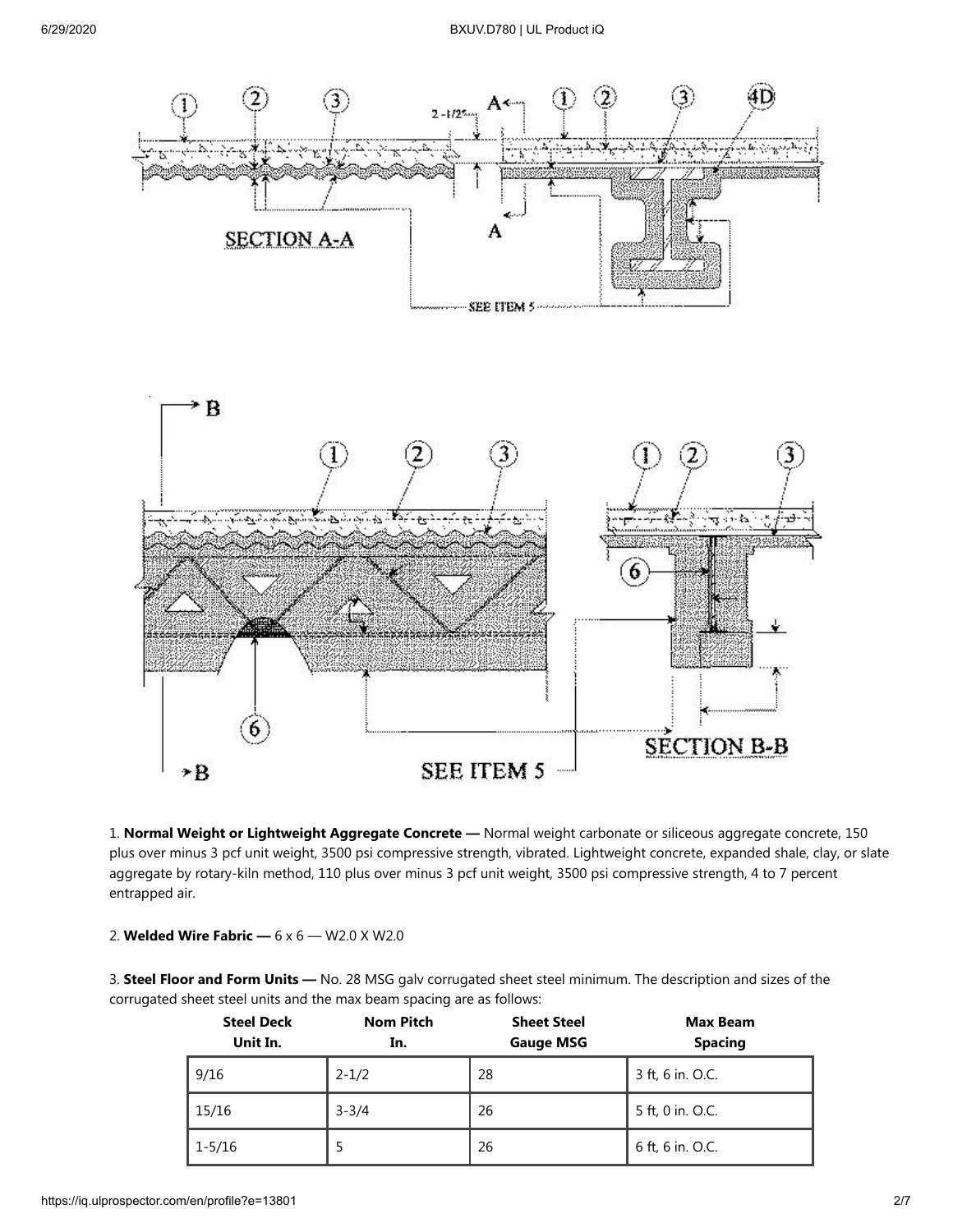| $1 - 5/16$ | 24 | 7 ft, 0 in. O.C. |
|------------|----|------------------|
| $1 - 5/16$ | 22 | 7 ft, 6 in. O.C. |
| $1 - 5/16$ | 20 | 8 ft, 0 in. O.C. |

Units welded to each steel beam, 36 welds per 100 sq ft of form units with at least one weld at each side joint. Welding of deck side joint between beams for deck spans ranging between 3 ft, 6 in. and 6 ft, 6 in. O.C. shall be at least two welds of each side joint. Welding of side joints for spans greater than 6 ft, 6 in. O.C. shall be a minimum of three welds of each side joint.

**Any Manufacturer —** Corrugated deck having cross-section similar to above description.

3A. **Steel Floor and Form Units —** As an alternate to Item 3, Composite 1-1/2, 2, or 3 in. deep galv fluted units. Min gauge is No. 22 MSG. Spacing of welds attaching units to supports shall be at each side of joint and not to exceed 12 in. OC between joints. Adjacent units button punched or welded together 36 in. OC at joints.

**CANAM STEEL CORP** — 36 in. wide Type P-3623, P-3606 and P-3615 composite; 24 in. wide Type P-2432 composite.

**CANAM STEEL CORP** — Types B, B Lok, N Lok, 1-1/2, 2 and 3 in. Lok Floor, UFS and UFX. Units may be phos/painted or painted/painted.

**VERCO DECKING INC - A NUCOR CO** — Types PLB, HSB, PLN3, HSN3, PLN, N, and FORMLOK™ deck types PLB, B, BR, PLN3, N3, PLN, N, PLW2, W2, PLW3, W3. Units are min 24 in. wide and may be galvanized or phos./ptd.

**VULCRAFT, DIV OF NUCOR CORP** — 24, 30 and 36 in. wide Type 1.5VLI; 24 or 36 in. wide Types 2VLI, 3VLI. Types 1-SLVI, 2VLI, and 3VLI units may be phos/ptd. Type BW Slotted Deck.

4. **Steel Joists —** 10K1 or 16K2 min size with a max tensile stress of 30,000 psi or 12K3 min size with max tensile stress of 24,000 psi.

4A. As an alternate to Item 4, LH Series joists spanning no greater than 60 ft. For spans greater than 60 ft, deflection under the published total load shall not be greater than 1/277 of the joist span.

4B. **Composite Joists —** (Not shown) — As an alternate to Items 4 and 4A, steel joists designed for full composite action with the concrete slab. Min overall depth 13 in. Min area of joist members shall be 0.708 square in. for top and bottom chord angles and 0.442 square in. for web. Designed in accordance with SJI Specifications for K-Series joists as revised to November 18, 1989.

4C. **Structural Steel Members\* —** (Not shown) — As an alternate to Items 4, 4A and 4B — (Not shown) — Composite joists with top chord embedded in concrete slab. Welded to end supports. Min area of joist members shall be 0.708 square in. for top and bottom chord angles and 0.442 square in. for web. **VESCOM STRUCTURAL SYSTEMS INC** — Type V.

4D. **Steel Beams —** W8x28 min size. As an alternate to steel joists, Items 4, 4A, 4B and 4C.

4E. **Horizontal Bridging —** (Not shown) — Min 1-1/4 by 1-1/4 by 1/8 in. thick steel angles for use with noncomposite joists (Item 4). Number and spacing per Steel Joist Institute specifications. Welded to top and bottom chord of the joists. Min thickness of Spray-Applied Fire Resistive Materials on bridging angles is 1-1/2 in.

5. **Spray-Applied Fire Resistive Materials\* —** Applied by mixing with water and spraying in no more than one coat to a final thickness as shown below to steel surfaces which must be free of dirt, loose scale and oil. Min avg and min ind density of 15/14 pcf, respectively. For method of density determination, see Design Information Section, Sprayed Materials.

| Restrained | Unrestrained | <b>Unrestrained</b> | on Deck | on Beam |
|------------|--------------|---------------------|---------|---------|
|            |              |                     |         |         |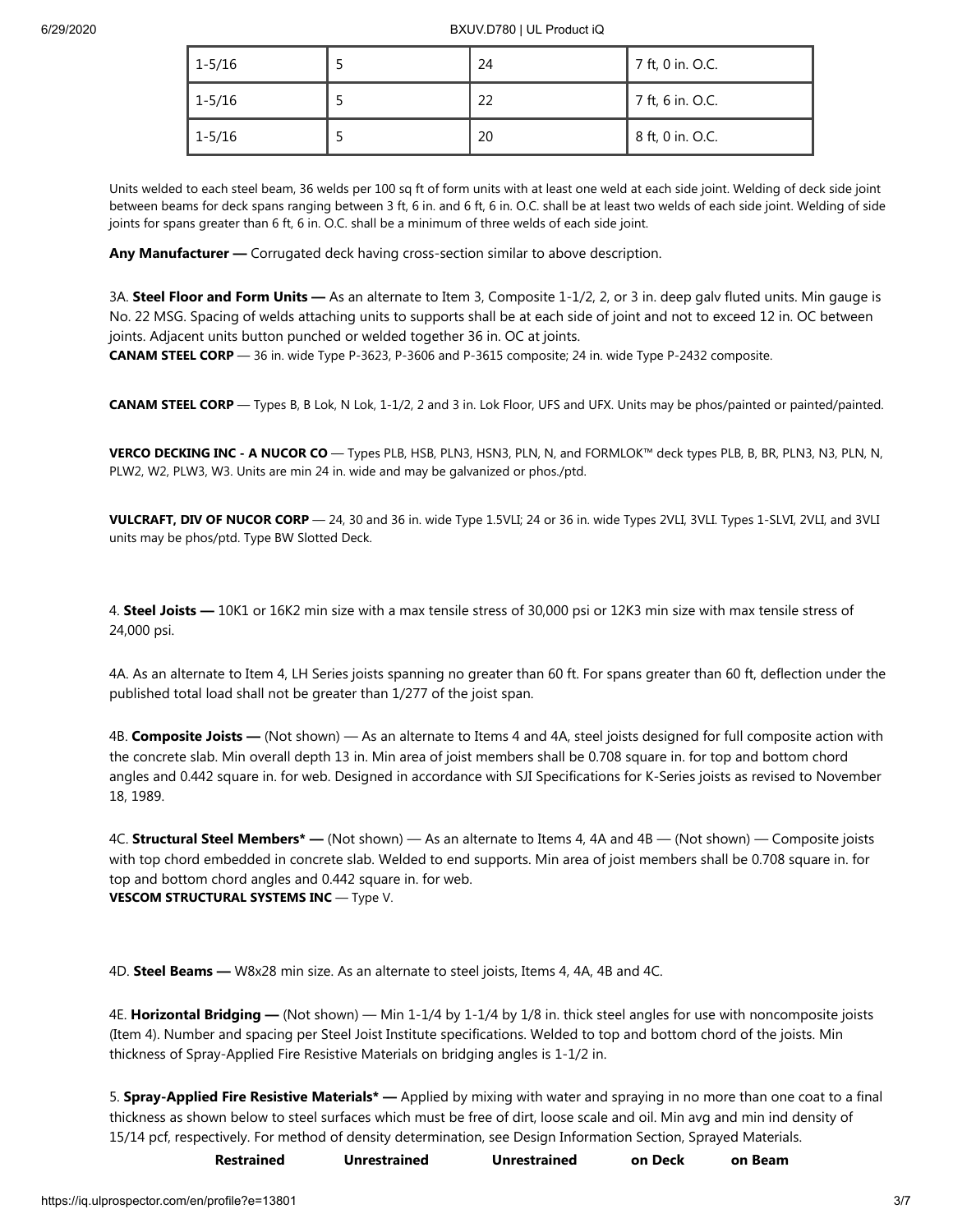6/29/2020 BXUV.D780 | UL Product iQ

| <b>Assembly</b>  | <b>Assembly</b>  | <b>Beam</b>      |     |            |
|------------------|------------------|------------------|-----|------------|
| <b>Rating Hr</b> | <b>Rating Hr</b> | <b>Rating Hr</b> |     |            |
| 1                | 1                | 1                | 3/8 | 7/16       |
| $1 - 1/2$        | 1                | $\mathbf{1}$     | 1/2 | 7/16       |
| $1 - 1/2$        | $1 - 1/2$        | $1 - 1/2$        | 1/2 | 3/4        |
| $\overline{2}$   | 1                | $\mathbf{1}$     | 1/2 | 7/16       |
| $\overline{2}$   | $\overline{2}$   | 2                | 5/8 | 1          |
| 3                | $1 - 1/2$        | $1 - 1/2$        | 1/2 | 3/4        |
| 3                | 3                | 3                | 7/8 | $1 - 5/16$ |

|                  |                  | <b>Restrained Unrestrained Unrestrained</b> | <b>LH</b>     | <b>Joist Thickness</b> |                      |                      |                      |
|------------------|------------------|---------------------------------------------|---------------|------------------------|----------------------|----------------------|----------------------|
| <b>Assembly</b>  | <b>Assembly</b>  | <b>Beam</b>                                 | <b>Joist</b>  | 10K1                   | 10K1                 | 16K2                 | 16K2                 |
| <b>Rating Hr</b> | <b>Rating Hr</b> | <b>Rating Hr</b>                            |               | more than<br>4 ft OC   | less than<br>4 ft OC | more than<br>4 ft OC | less than 4<br>ft OC |
| $\mathbf{1}$     | $\mathbf{1}$     | $\mathbf{1}$                                | $1 -$<br>1/8  | $1 - 1/8$              | 15/16                | 15/16                | 15/16                |
| $1 - 1/2$        | $\mathbf{1}$     | 1                                           | $1 -$<br>5/16 | $1 - 5/16$             | $1 - 5/16$           | $1 - 1/4$            | $1 - 3/16$           |
| $1 - 1/2$        | $1 - 1/2$        | $1 - 1/2$                                   | $1 -$<br>1/2  | $1 - 5/8$              | $1 - 7/16$           | $1 - 1/4$            | $1 - 3/16$           |
| $\overline{2}$   | $\mathbf 1$      | 1                                           | $1 -$<br>7/16 | $1 - 7/16$             | $1 - 7/16$           | $1 - 9/16$           | $1 - 1/2$            |
| 2                | $\overline{2}$   | $\overline{2}$                              | $1 -$<br>1/2  | $2 - 3/16$             | $1 - 15/16$          | $1 - 9/16$           | $1 - 1/2$            |
| 3                | $1 - 1/2$        | $1 - 1/2$                                   | $1 -$<br>1/2  | $3 - 1/4$              | $2 - 13/16$          | $2 - 1/4$            | $2 - 1/8$            |
| 3                | 3                | 3                                           | $3-$<br>1/4   | $3 - 1/4$              | $2 - 13/16$          | $2 - 1/4$            | $2 - 1/8$            |

**ARABIAN VERMICULITE INDUSTRIES** — Types MK-6/CBF, MK-6/ED, MK-6/HY, MK-6/HY Extended Set, MK-10 HB, MK-10 HB Extended Set, MK-6/HB, MK-6s.

**GCP APPLIED TECHNOLOGIES INC** — Types MK-6 GF, MK-6/HY, MK-6/HY Extended Set, MK-10 HB, MK-10 HB Extended Set, MK-6/HB, MK-6s, RG .

**GCP KOREA INC** — Types MK-6/CBF, MK-6/ED, MK-6 GF, MK-6/HY, MK-6/HY Extended Set, MK-10 HB, MK-10 HB Extended Set, MK-6/HB, MK-6s.

5A. **Spray-Applied Fire Resistive Materials\* —** Applied by mixing with water and spraying in more than one coat to a final thickness as shown below to steel surfaces which must be free of dirt, loose scale and oil. When steel deck is used, the area between the steel deck and the beams top flange shall be filled. Min avg and min ind density of 22/19 pcf, respectively for Types Z-106, Z-106/HY and Z-106/G . Min avg and min ind density of 40/36 pcf, respectively for Z-146.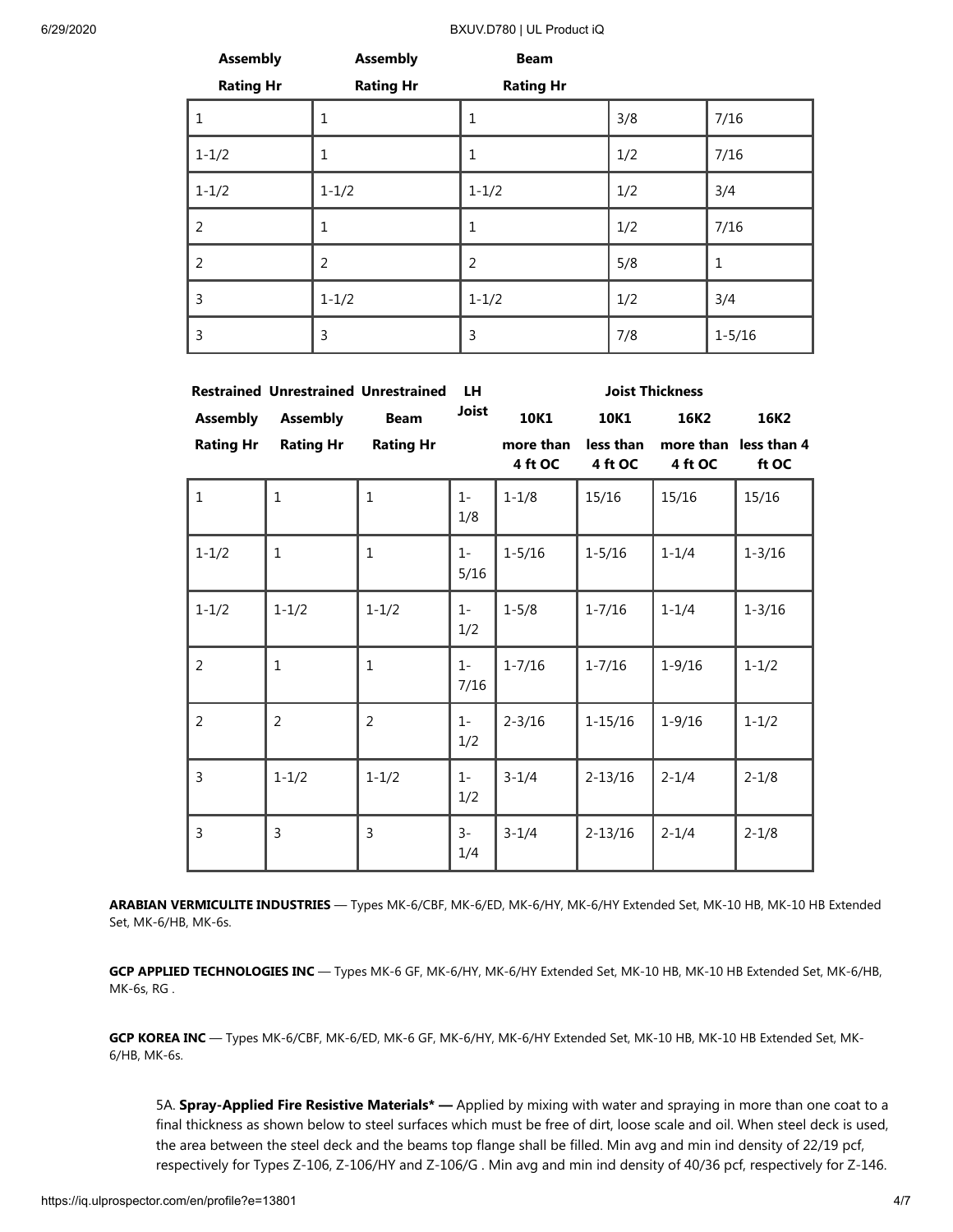#### 6/29/2020 BXUV.D780 | UL Product iQ

Application to steel deck requires the installation of expanded metal lath with Type Z-146 . See Item 6B. For method of density determination, see Design Information Section, sprayed materials.

| <b>Restrained</b> | <b>Unrestrained</b> | <b>Unrestrained</b> | on Deck | on Beam    |
|-------------------|---------------------|---------------------|---------|------------|
| <b>Assembly</b>   | <b>Assembly</b>     | <b>Beam</b>         |         |            |
| <b>Rating Hr</b>  | <b>Rating Hr</b>    | <b>Rating Hr</b>    |         |            |
| 1                 | 1                   | 1                   | 7/16    | 7/16       |
| $1 - 1/2$         | 1                   | 1                   | 9/16    | 7/16       |
| $1 - 1/2$         | $1 - 1/2$           | $1 - 1/2$           | 9/16    | 3/4        |
| 2                 | 1                   | 1                   | 9/16    | 7/16       |
| 2                 | 2                   | 2                   | 5/8     | 1          |
| 3                 | $1 - 1/2$           | $1 - 1/2$           | 9/16    | 3/4        |
| 3                 | 3                   | 3                   | 7/8     | $1 - 5/16$ |

|                  | <b>Restrained Unrestrained Unrestrained</b> |                  | <b>Joist Thickness</b> |               |                                |                         |                         |
|------------------|---------------------------------------------|------------------|------------------------|---------------|--------------------------------|-------------------------|-------------------------|
| <b>Assembly</b>  | <b>Assembly</b>                             | <b>Beam</b>      |                        | 10K1          | 10K1                           | 16K2                    | 16K2                    |
| <b>Rating Hr</b> | <b>Rating Hr</b>                            | <b>Rating Hr</b> | LH.<br>Joist           | more<br>ft OC | less<br>than 4 than 4<br>ft OC | more<br>than 4<br>ft OC | less<br>than 4<br>ft OC |
| $\mathbf{1}$     | $\mathbf{1}$                                | 1                | $1-$<br>1/8            | $1 -$<br>1/8  | 15/16                          | 15/16                   | 15/16                   |
| $1 - 1/2$        | $\mathbf{1}$                                | $\mathbf{1}$     | $1 -$<br>5/16          | $1 -$<br>5/16 | $1 -$<br>5/16                  | $1 - 1/4$               | $1-$<br>3/16            |
| $1 - 1/2$        | $1 - 1/2$                                   | $1 - 1/2$        | $1-$<br>1/2            | $1 -$<br>5/8  | $1 -$<br>7/16                  | $1 - 1/4$               | $1 -$<br>3/16           |
| $\overline{2}$   | $\mathbf{1}$                                | 1                | $1 -$<br>7/16          | $1 -$<br>7/16 | $1 -$<br>7/16                  | $1-$<br>9/16            | $1 - 1/2$               |
| $\overline{2}$   | $\overline{2}$                              | $\overline{2}$   | $1-$<br>1/2            | $2 -$<br>3/16 | $1 -$<br>15/16                 | $1 -$<br>9/16           | $1 - 1/2$               |
| 3                | $1 - 1/2$                                   | $1 - 1/2$        | $1 -$<br>1/2           | $3-$<br>1/4   | $2 -$<br>13/16                 | $2 - 1/4$               | $2 - 1/8$               |
| 3                | 3                                           | 3                | $3-$<br>1/4            | $3-$<br>1/4   | $2 -$<br>13/16                 | $2 - 1/4$               | $2 - 1/8$               |

**ARABIAN VERMICULITE INDUSTRIES** — Types Z-106, Z-106/G, Z-106/HY, Z-146 investigated for exterior use.

**GCP APPLIED TECHNOLOGIES INC** — Types Z-106, Z-106/G, Z-106/HY, Z-146 investigated for exterior use.

**GCP KOREA INC** — Types Z-106, Z-106/G, Z-106/HY, Z-146 investigated for exterior use.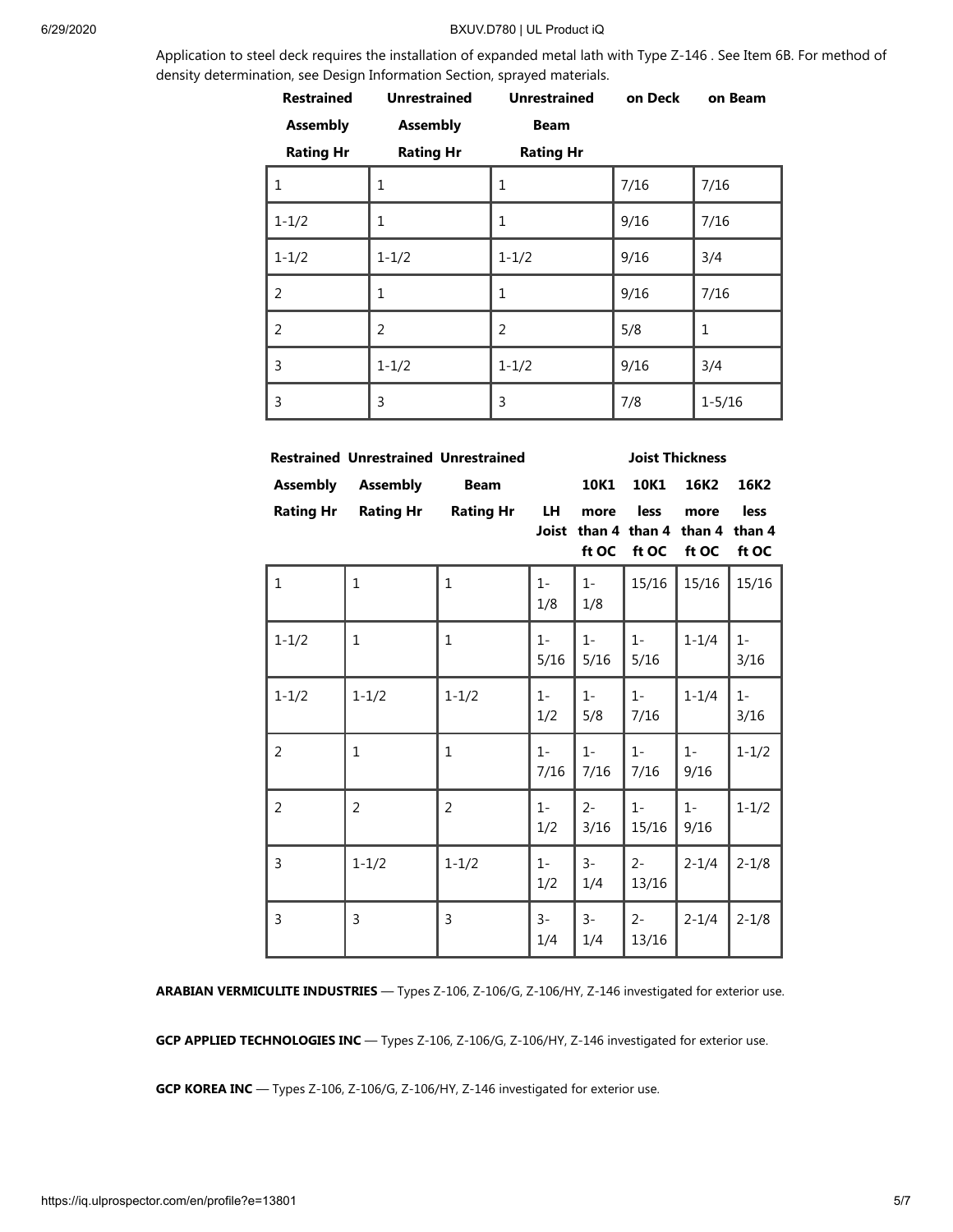**Joist thickness**

5B. **Alternate Spray-Applied Fire Resistive Materials\* —** Applied by mixing with water and spraying in more than one coat to final thicknesses as shown in the illustration above and in the table below to steel surfaces which must be clean and free of dirt, loose scale and oil. For minimum and maximum density of: Types MK-6/CBF, MK-6/ED, MK-6 GF, MK-6/HY, MK-6/HY Extended Set, MK-6/HB, MK-6s see Item 5; Z-106, Z-106/G, Z-106/HY, Z-146 see Item 5A.

|                   |                     |                     | JOIST THICKNESS |                    |
|-------------------|---------------------|---------------------|-----------------|--------------------|
| <b>Restrained</b> | <b>Unrestrained</b> | <b>Unrestrained</b> | 12K3**          | 12K3**             |
| <b>Assembly</b>   | <b>Assembly</b>     | <b>Beam</b>         | more than       | less than          |
| <b>Rating Hr</b>  | <b>Rating Hr</b>    | <b>Rating Hr</b>    | 4 ft OC         | 4 ft OC            |
| 1                 | 1                   | 1                   | 15/16           | 15/16              |
| $1 - 1/2$         | $1 - 1/2$           | $1 - 1/2$           | $1 - 1/4$       | $1 - \frac{3}{16}$ |
| $\mathcal{P}$     | 2                   | 2                   | $1 - 9/16$      | $1 - 1/2$          |
| 3                 | 3                   | 3                   | $2 - 1/4$       | $2 - 1/8$          |

\*\*Design load shall stress the 12K3 joist to a maximum tensile strength of 24,000 psi, which represents 80% of the maximum allowable design loading. Based on the Steel Joist Institute (SJI) Publication, "Catalog of Standard Specifications and Load Tables for Steel Joists and Joist Girders" for guidance on how to increase the design loading accordingly.

**ARABIAN VERMICULITE INDUSTRIES** — Types MK-6/CBF, MK-6/ED, MK-6/HY, MK-6/HY Extended Set, MK-10 HB, MK-10 HB Extended Set, MK-6/HB, MK-6s, Z-106, Z-106/G, Z-106/HY, Z-146 investigated for exterior use.

**GCP APPLIED TECHNOLOGIES INC** — Types MK-6 GF, MK-6/HY, MK-6/HY Extended Set, MK-10 HB, MK-10 HB Extended Set, MK-6/HB, MK-6s, RG, Z-106, Z-106/G, Z-106/HY, Z-146 investigated for exterior use.

**GCP KOREA INC** — Types MK-6/CBF, MK-6/ED, MK-6 GF, MK-6/HY, MK-6/HY Extended Set, MK-10 HB, MK-10 HB Extended Set, MK-6/HB, MK-6s, Z-106, Z-106/G, Z-106/HY, Z-146 investigated for exterior use.

6. **Metal Lath —** (Optional) — Metal lath may be used to facilitate the spray application of spray-applied resistive materials to steel bar joists and trusses. The diamond mesh, 3/8 in. expanded steel lath, 1.7 to 3.4 lb per sq yd is secured to one side of each steel joist with No. 18 SWG galv steel wire at joist web and bottom chord members, spaced 15 in. OC max. When used, the metal lath is to be fully covered with spray-applied resistive materials with no min thickness requirements.

6A. **Nonmetallic Fabric Mesh —** (Optional, not shown) — Glass fiber mesh weighing approx 1.25 oz per sq yd, polypropylene fabric mesh, weighing approx 1.25 oz per sq yd or equivalent, may be used to facilitate the spray application. The mesh is secured to one side of each joist web member. The method of attaching the mesh must be sufficient to hold the mesh and the spray-applied resistive materials in place during application until it has cured. An acceptable method to attach the mesh is by embedding the mesh in min 1/4 in. long beads of hot melted glue. The beads of glue shall be spaced a max of 12 in. OC along the top chord of the bar joist. Another method to secure the mesh is by 1-1/4 in. long by 1/2 in. wide hairpin clips formed from No. 18 SWG or heavier steel wire.

6B. **Metal Lath —** (Not shown)— (Required with Z-146, Sonophone 35, and Monokote Acoustic 35, otherwise optional) — Metal lath shall be 3/8 in. expanded diamond mesh, weighing 2.5 lb per sq yd. Secured to underside of steel deck with No. 12 by 3/8 in. pan head self-drilling, self-tapping screws and steel washers with an outside diam of 1/2 in. screws spaced 12 in. OC in both directions with lath edges overlapped approx 3 in.

7. **Shear Connector — Studs — Optional —** (Not shown) — Studs 3/4 in. diameter by 3 in. long headed type or equivalent per AISC specifications. Welded to the top flange of beam through the steel form units.

### **\* Indicates such products shall bear the UL or cUL Certification Mark for jurisdictions employing the UL or cUL Certification (such as Canada), respectively.**